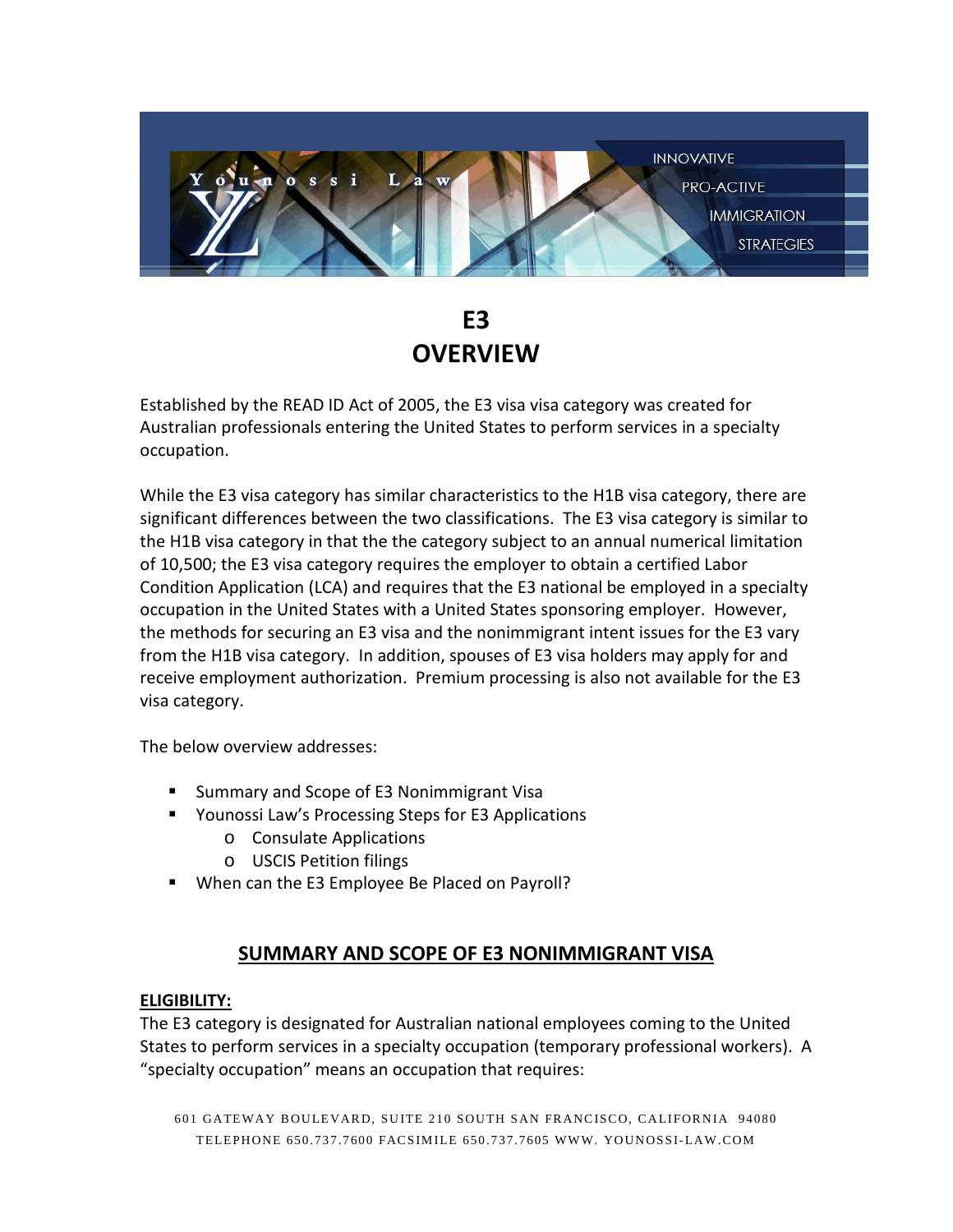- A theoretical and practical application of a body of highly specialized knowledge AND
- Attainment of at least a bachelors degree (or equivalent) in the specialty.

If an occupation requires state licensure (ie: pharmacist or architectural license, etc), the E3 candidate must demonstrate that he has full state licensure to practice in the occupation.

In order to qualify for E3 status, the foreign national must meet the following criteria:

- Be a national of Australia (Australian citizen in possession of an Australian passport);
- Possess a legitimate offer of employment in the United States;
- Possess the necessary academic or other qualifying credentials; and
- The E3 position must qualify as a specialty occupation.

#### **ANNUAL NUMERICAL LIMITATION:**

Congress has established a yearly cap of 10,500 new E3 workers. For purposes of the cap, "new E3 workers" are those who:

- Coming from abroad, are admitted initially in E3 classification
- Those who change their nonimmigrant status to E3 classification
- **Those who change employers while in E3 status.**

#### **AUTHORIZED PERIODS OF STAY:**

The E3 nonimmigrant status is initially granted for no more than two (2) years at a time. Extensions of stay may be granted indefinitely in increments of not to exceed two (2) years. While there is no stated limit on the number of years an E3 visa holder can stay in the United States, the longer one remains in the U.S. in E3 status, the less likely U.S. immigration officials will deem that the E3 applicant has no immigrant intent.

#### **NO DUAL INTENT:**

The E3 nonimmigrant visa is a strictly nonimmigrant intent visa. As such, E3 employees may NOT have immigrant intent while they hold E3 status in the United States which impacts the ability to pursue permanent residency while in E3 status. Consequently,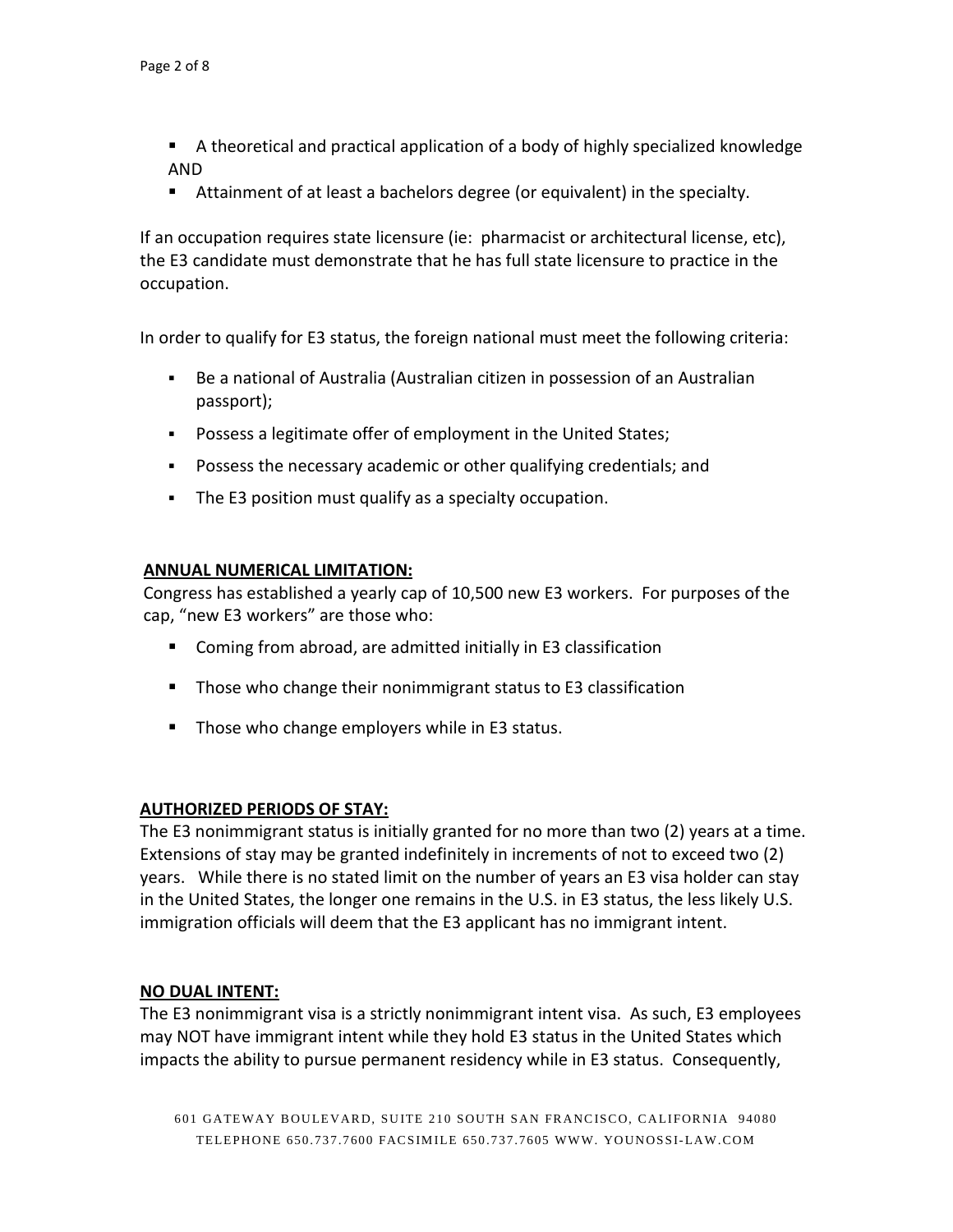port-of-entry or consulate officers reviewing an applicant's E3 eligibility may also review the "temporariness" of the E3 position and period of E3 stay by making sure the E3 assignment in the U.S. will end at a "predictable time" and that the E3 employee will depart the U.S. upon the completion of the assignment.

While E3 employees are not specifically required to maintain a foreign residence while in E3 status, E3 employees must satisfy the consular officer that he or she intends to depart upon termination of status. As such, the maintenance of such a residence or other significant ties to the home country can be a criteria for port-of-entry or consulate officers to review in determining the immigrant intent of a E3 applicant.

#### **EMPLOYER SPONSORSHIP:**

E3 status requires a sponsoring U.S. employer. Once an employer indicates they wish to pursue sponsorship of an E3 visa on behalf of a candidate, the employer should notify Younossi Law so that relevant fact gathering information may be sent both to the employer and the E3 candidate.

### **SPOUSES AND DEPENDENT CHILDREN UNDER AGE 21:**

The spouses and dependent children under age 21 are eligible for dependent E3 status. Spouses and dependent children of E3 visa holders are not subject to the E3 visa numerical limitation and need not be Australian nationals.

E3 spouses are also eligible to apply for an Employment Authorization Document (EAD) card based on their E3 status. This work authorization eligibility does not apply to E3 children.

## **YOUNOSSI LAW'S PROCESSING STEPS FOR E3 APPLICATION FILINGS**

**E3 APPLICATIONS AT THE CONSULATE:** For E3 applications that will be presented for consulate adjudication, below is an outline of Younossi Law's processing of the application.

- Step 1-- Initiation & Fact Gathering: Upon employer's request to initiate an E3 petition, Younossi Law will send out fact gathering information to the employer and E3 candidate.
- Step 2-- Labor Condition Application (LCA): Upon receipt of completed fact gathering documents, Younossi Law will prepare a Labor Condition Application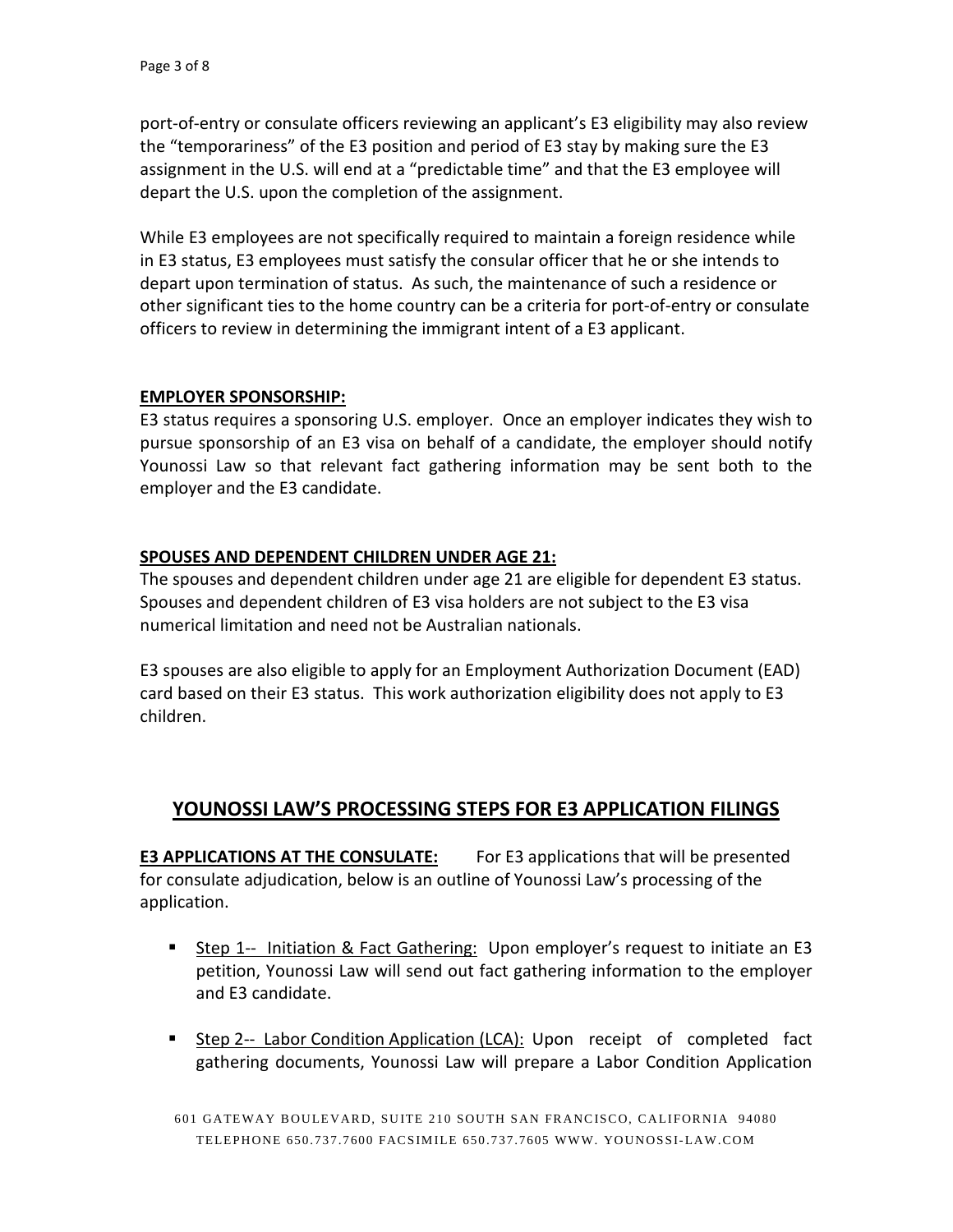(LCA) which is filed with the Department of Labor. The LCA will later be included in the E3 Visa Application package the E3 candidate presents to the consulate. Younossi Law will prepare the LCA based on the information provided by the employer with respect to worksite, job description, job requirements and offered wage. In the LCA, the E3 employer must attest that wages offered to the E3 employee are at least equal to the actual wage paid by the employer to other workers with similar experience and qualifications for the job in question, or alternatively, pay the prevailing wage for the occupation in the area of intended employment, whichever is greater. Younossi Law will review available prevailing wage data and discuss any potential issues with the employer before finalizing the LCA and sending it to the employer for posting.

The E3 employer is required to post the LCA at two conspicuous locations at the worksite for a period of at least 10 days. Once the E3 employer confirms that the LCA has been posted at the worksite, Younossi Law will submit the LCA to the Department of Labor (DOL) for certification. DOL processing is approximately seven (7) days.

 Step 3-- Sending Documents to Employer for Signature: For E3 candidates that will be applying for the E3 visa at the consulate, Younossi Law will prepare an E3 Visa Application package and forward the package to the employer for signature. Once the LCA has been certified by the DOL, Younossi Law will forward the certified LCA and E3 Application paperwork to the employer for signature. The E3 Application paperwork will describe the E3 employer, the offered position, and the E3 employee's background and qualifications for the position. Once the employer signs the documentation, the E3 Visa Application package can be sent by the employer to the E3 candidate.

Younossi Law will also forward to the employer a Public Access File (PAF) in connection with the LCA along with instructions for recordkeeping requirements. The regulations require that the E3 employer make available for inspection certain documentation in connection with the LCA---Younossi Law provides this required documentation to the E3 employer in the form of a PAF which must be retained by the employer for at least one year beyond the end date listed on the LCA or for at least one year after the termination of employment of the E3 employee---whichever occurs earlier.

By signing the LCA, the E3 employer attests that: (1) the prevailing wage rate for area of employment will be paid to the E3 worker; (2) the working conditions of E3 position will not adversely affect conditions of similarly employed American workers; and (3) the place of E3 employment is not experiencing labor disputes involving a strike or lockout.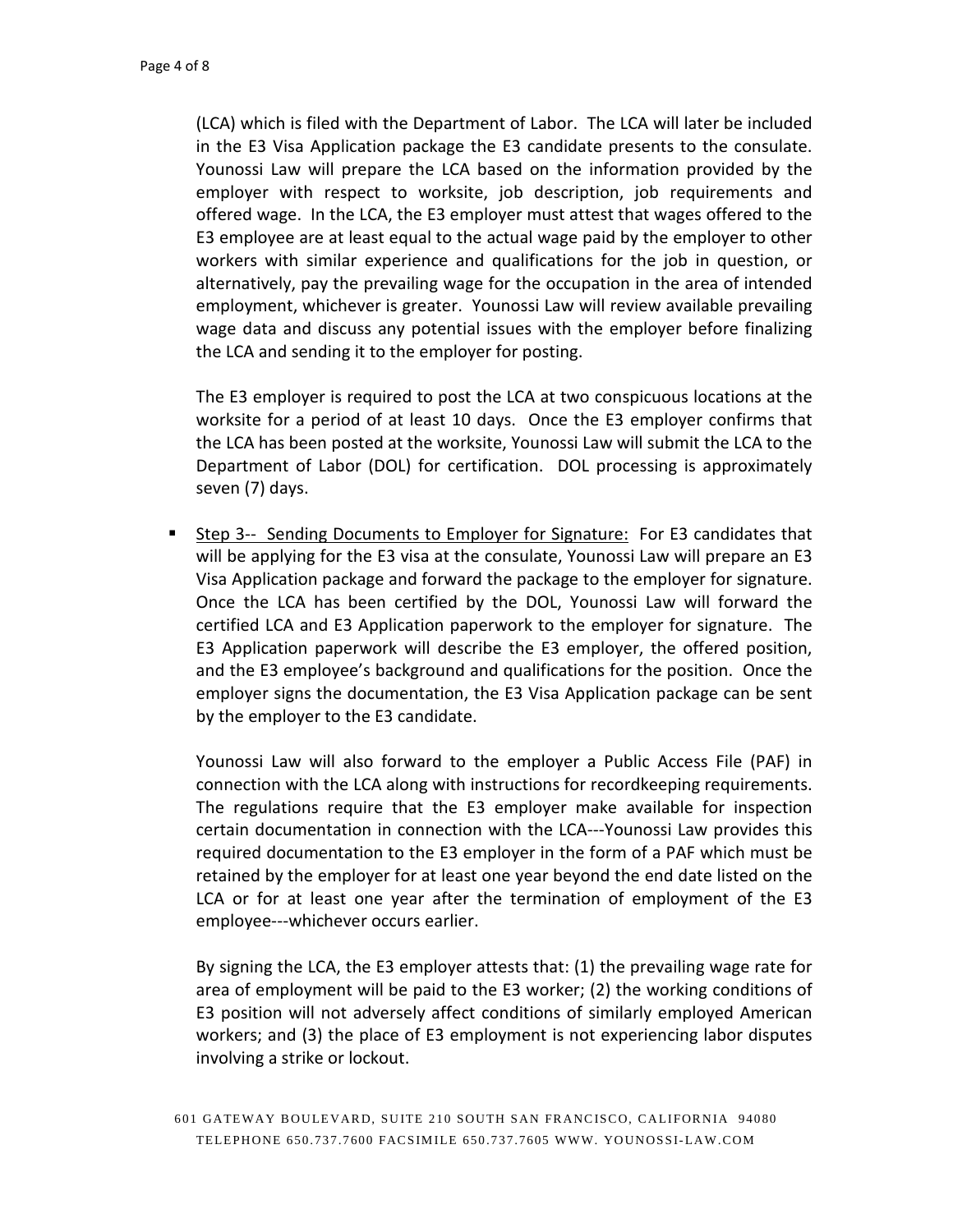Step 4-- The E3 Candidate Applies for the E3 Visa at the Consulate: Upon receipt of the E3 Visa Application package, the E3 candidate will need to apply for an E3 visa stamp to be placed in his passport at a U.S. consulate. The E3 visa stamp application process will vary per consulate, but typically entails an appointment be made with the consulate, submission of Form 160 (or Form DS 156 and DS 157 for consulates that still use these versions of the forms---applicants should check directly with the consulate as to which form is required by the particular consulate) as well as an in-person interview. Photo requirements, payment of visa fees, as well as passport validity requirements will also apply as with any visa stamp application. Visa issuance timeframes also vary by consulate.

Upon issuance of the E3 visa stamp, the E3 candidate can enter the United States in E3 status and commence employment with the U.S. petitioning employer. At entry, the port-of-entry officer will issue the E3 applicant a Form I-94 Arrival and Departure Record (I-94 card) which indicates E3 status, the date of entry, and the date of expiration of the E3 status. It is key that the E3 applicant forward Younossi Law a copy of the I-94 card after each entry or at least advise Younossi Law of each re-entry into the U.S. so that status and expiration dates may be accurately tracked for employment authorization and status purposes.

**E3 PETITION FILINGS WITH USCIS:** For E3 candidates already in the United States or individuals already in E3 status seeking to extend their stay or change employers, an E3 petition filing may be submitted to USCIS. Below is an outline of Younossi Law's processing of the application.

- **Step 1-- Initiation & Fact Gathering: Upon employer's request to initiate an E3** petition, Younossi Law will send out fact gathering information to the employer and E3 candidate.
- Step 2-- Labor Condition Application (LCA): Upon receipt of completed fact gathering documents, Younossi Law will prepare a Labor Condition Application (LCA) which is filed with the Department of Labor. The LCA will later be submitted with the E3 petition filing. Younossi Law will prepare the LCA based on the information provided by the employer with respect to worksite, job description, job requirements and offered wage. In the LCA, the E3 employer must attest that wages offered to the E3 employee are at least equal to the actual wage paid by the employer to other workers with similar experience and qualifications for the job in question, or alternatively, pay the prevailing wage for the occupation in the area of intended employment, whichever is greater. Younossi Law will review available prevailing wage data and discuss any potential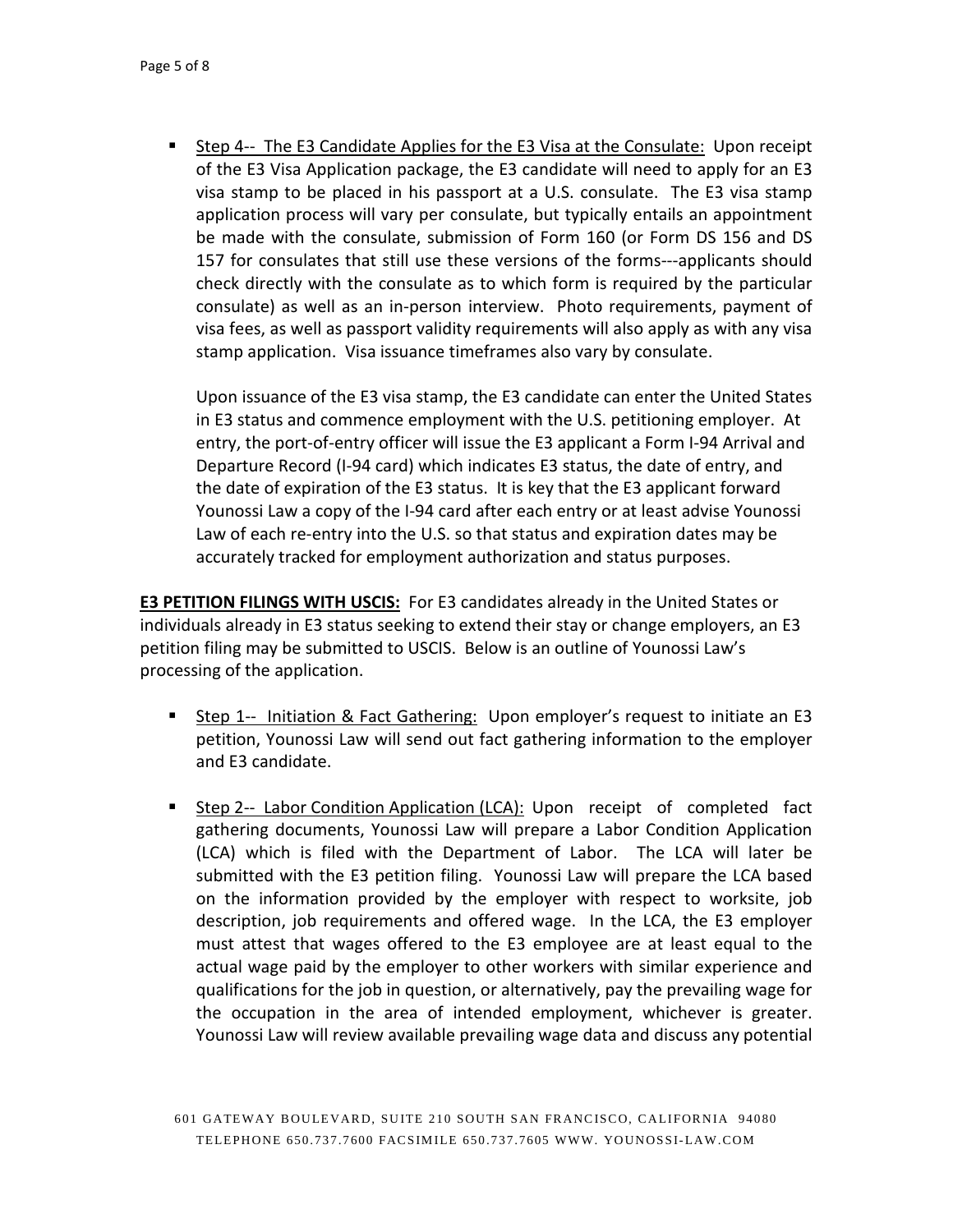issues with the employer before finalizing the LCA and sending it to the employer for posting.

The E3 employer is required to post the LCA at two conspicuous locations at the worksite for a period of at least 10 days. Once the E3 employer confirms that the LCA has been posted at the worksite, Younossi Law will submit the LCA to the Department of Labor (DOL) for certification. DOL processing is approximately seven (7) days.

 Step 3-- Sending Documents to Employer for Signature: Once the LCA has been certified by the DOL, Younossi Law will forward the certified LCA and E3 petition paperwork to the employer for signature. The E3 petition paperwork will describe the E3 employer, the offered position, and the E3 employee's background and qualifications for the position.

Younossi Law will also forward to the employer a Public Access File (PAF) in connection with the LCA along with instructions for recordkeeping requirements. The regulations require that the E3 employer make available for inspection certain documentation in connection with the LCA---Younossi Law provides this required documentation to the H1B employer in the form of a PAF which must be retained by the employer for at least one year beyond the end date listed on the LCA or for at least one year after the termination of employment of the E3 employee---whichever occurs earlier.

By signing the LCA, the E3 employer attests that: (1) the prevailing wage rate for area of employment will be paid to the E3 worker; (2) the working conditions of E3 position will not adversely affect conditions of similarly employed American workers; and (3) the place of E3 employment is not experiencing labor disputes involving a strike or lockout.

 Step 4-- Filing the E3 Petition with USCIS: Once Younossi Law receives the signed LCA and E3 petition paperwork from the employer, the LCA and E3 petition are filed with the USCIS Vermont Service Center. USCIS processing time is approximately 3-4 months and longer if USCIS issues a Request for Evidence (RFE).

\*\*\*PREMIUM PROCESSING UNAVAILABLE FOR E3 CATEGORY\*\*\*: E3 classification has **not** been added as a visa classification eligible for premium processing. As such, employers should anticipate this government processing time when planning hiring dates for the candidate.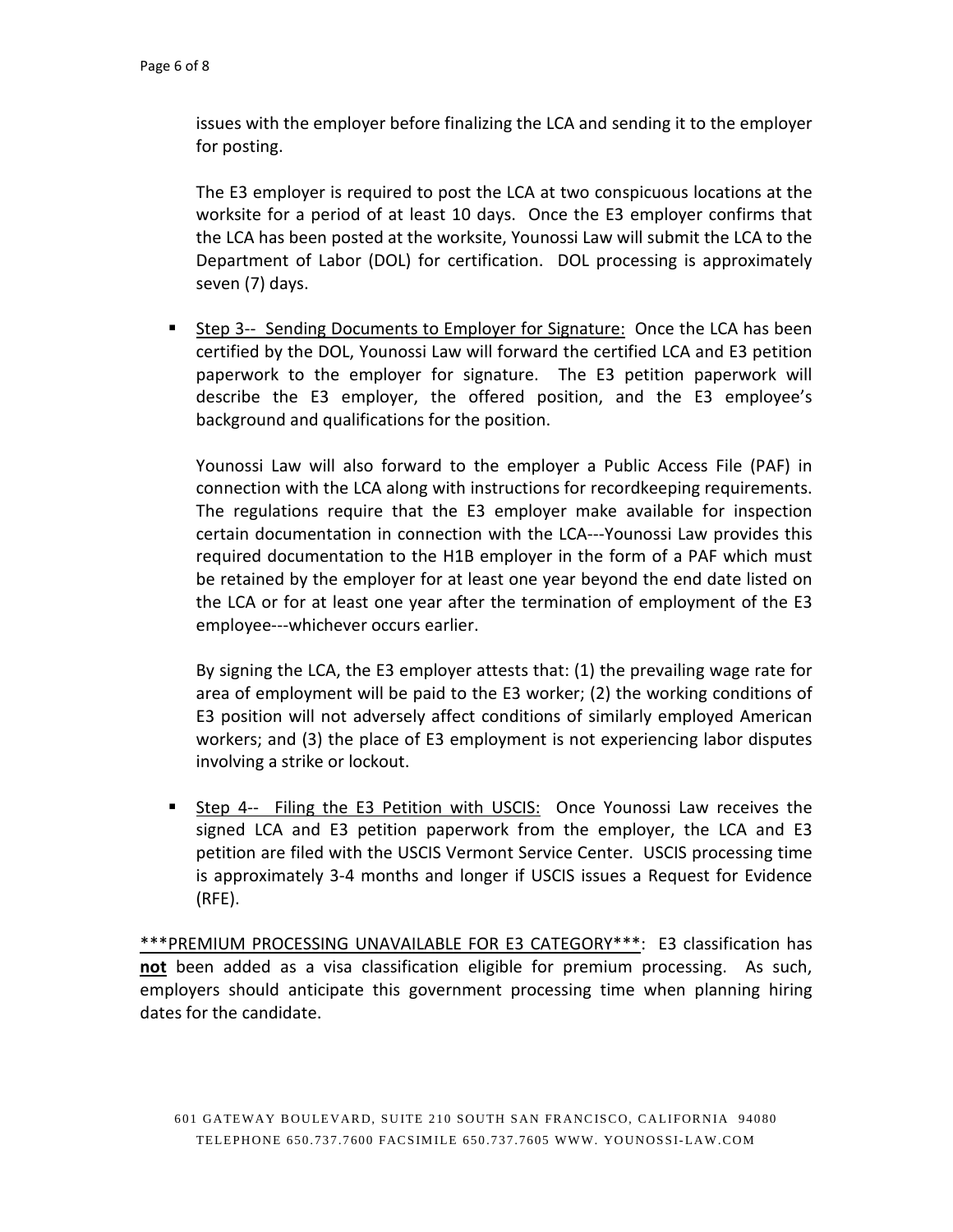## **WHEN CAN THE E3 EMPLOYEE BE PLACED ON PAYROLL?**

The E3 employer should consider the following when deciding when to place an E3 employee on payroll:

- The E3 employer cannot commence the E3 employee's employment before the start date of the labor condition application (LCA) and the E3 petition. This includes any mandatory orientation programs for which the employee's presence is required.
- Pursuant to Department of Labor (DOL) regulations (20 CFR 655.731(c)(6)) below are the timeframes in which an E3 Employee must be placed on payroll:
	- o If the E3 employee is coming to the United States from abroad in E3 status, the employee must be placed on payroll on the date that he presents himself for employment or by the  $30<sup>th</sup>$  day after entry in the U.S. in E3 status (whichever is earlier).
	- o If the E3 employee is in the U.S. and a change of status has been applied for, the employment relationship may **not** commence until the effective date of the change of status. From that date, the employment must commence on the date that the employee presents herself as ready for employment or by the  $60<sup>th</sup>$  day after the effective date of the change of status to E3 (whichever is earlier).
	- o If the E3 employee is already in E3 status with another employer and an E3 Change of Employer petition has been filed, the employment relationship may **not** commence until the effective date of the change of employer petition. From that date, the employment must commence on the date that the employee presents herself as ready for employment or by the  $60<sup>th</sup>$  day after the effective date of the change of status to E3 (whichever is earlier). The H1B portability provisions allowing an H1B employee to change employers prior to the approval of the USCIS petition do **NOT** apply to E3 Change of Employer petitions.
	- o If the E3 employee is already in E3 status and an E3 Extension of Stay petition is filed by current E3 employer, the E3 Extension of Stay petition must be approved prior to the expiration of the current period of authorized stay to avoid a lapse in work authorization. The rule allowing 240 days of work authorized stay as long as a timely extension petition is filed with USCIS does not apply to E3 Extensions of Stay. As such, E3 employers filing extensions should aim to file six (6) months in advance of